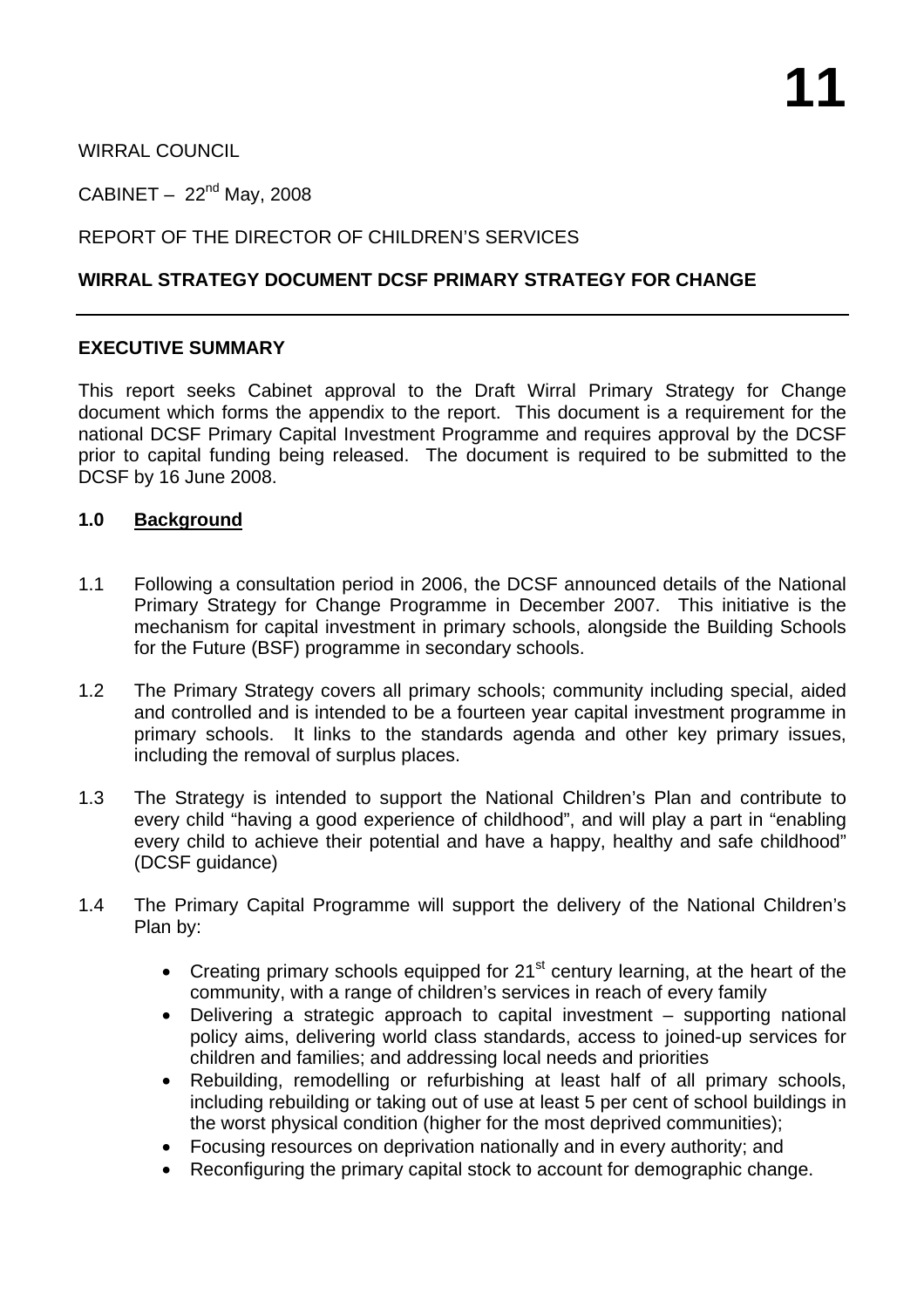- 1.5 Nationally, £650 million has been allocated for 2009/10 and £1,100 million in 2010/11 (including £250m PFI credits). Subject to public spending decisions the indicative allocation for 2011/12 onwards is £500 million a year. The national funding is allocated by formula to all local authorities. The indicative allocations for Wirral are £4,837,674 in 2009/10 and £7,215,674in 2010/11.
- 1.6 These are indicative allocations and are subject to the approval of a Primary Strategy for Change document, to be submitted by each authority by 16th June 2008 to the DCSF. The DCSF will give approval to, or reject, or require additional information in the Strategy for Change document in September 2008, with funding allocated from 2009/10.
- 1.7 The draft Wirral Strategy for Change document is attached as an appendix to this report. The format and content are based upon a template provided by the DCSF. It comprises of six sections:
	- Forward/introduction
	- Local Perspective
	- Baseline analysis
	- Long-term aims
	- Approach to change
	- Initial Investment Priorities
- 1.8 The draft Wirral document draws together the LA's position from a number of sources, including:
	- The Councils strategic plans
	- The Children and Young Peoples Plan
	- Asset data suitability and condition
	- Data on surplus places, capacity and numbers on roll (NOR) including predicted NOR's
	- Reports, data and approved policy from the Wirral Primary Place Review process, started in 2004
- 1.9 The draft Strategy identifies priorities which link the national ambitions to the local context and proposes projects which allow more radical and wider-ranging solutions to the requirements arising from the local primary review process. These priorities are also set out in the draft full School Capital Programme which is also a Cabinet agenda item and which sets the specific Primary Strategy proposals into the context of plans across the school estate.
- 1.10 As the draft Strategy for change sets out, the Wirral Primary Review process, begun in 2004, provides a strong starting point for the national initiative. The additional funding will allow more new build than previously planned and will support a range of desirable changes across the school estate.
- 1.11 Headteachers were briefed on the national initiative in January and the draft document has been shared with the Diocese of Shrewsbury, the Diocese of Chester, schools and other Every Child Matters partners. A verbal update on responses will be given at the Cabinet meeting. The DCSF require formal endorsement by the Diocesan Bodies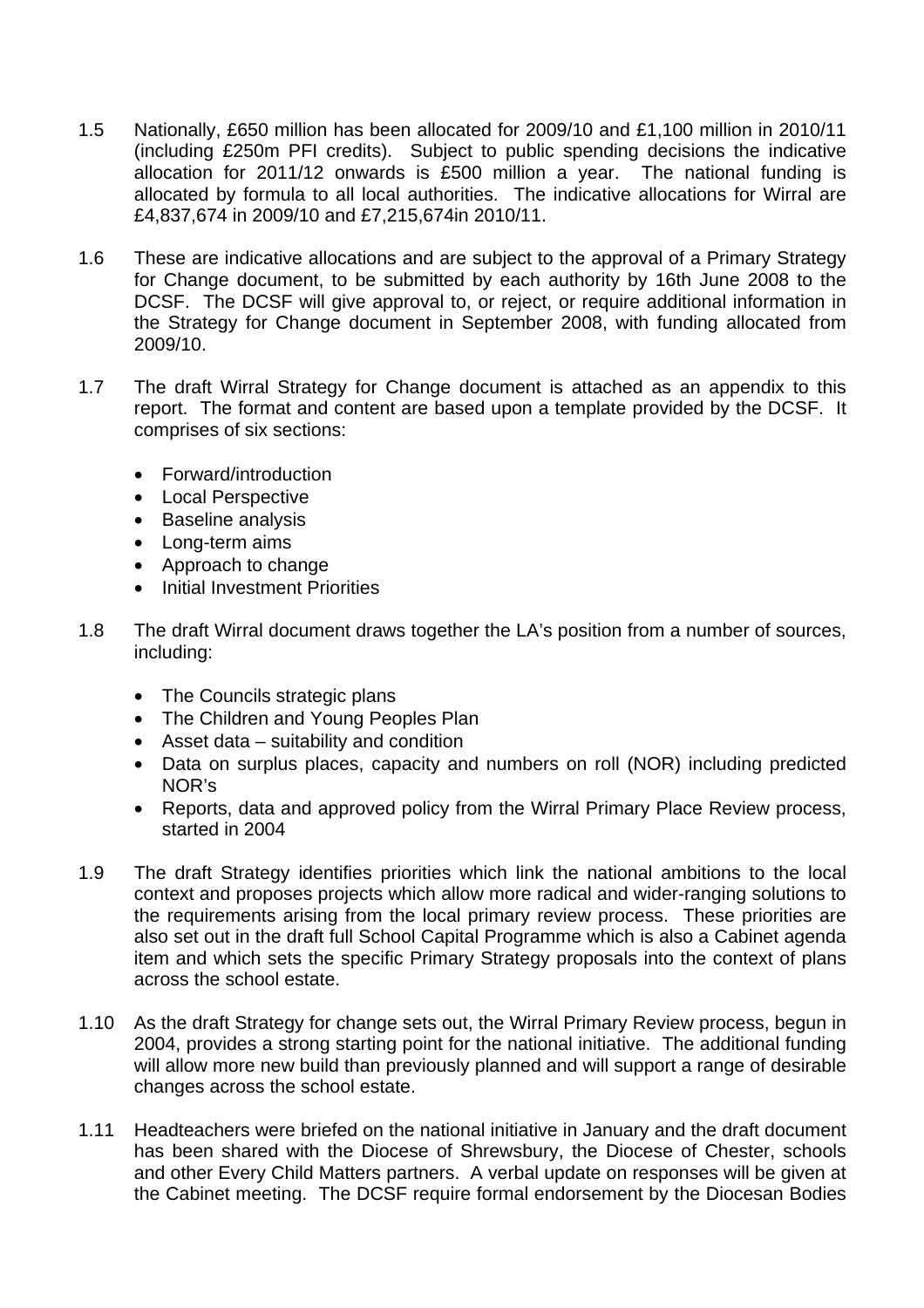and the support of the majority of schools. Given the fourteen year span of the initiative, consultation, liaison and information sharing will be on-going.

- 1.12 The key priorities put forward for the first four years of the programme are in Section 5 of the draft strategy. In summary these are :
	- i) Major schemes arising from the Wirral Primary Review, starting with new builds arising from the Park/Poulton review and the Pensby Infant/Pensby Junior/Pensby Park review.
	- ii) Completion of the 1940's HORSA kitchen/dining replacement programme at Heygarth Primary, Stanton Road Primary and Overchurch Infant School.
	- iii) Replacement of temporary accommodation at schools which are predicted to remain at or near capacity alongside additional provision as required and agreed. Detailed programme to be developed in consultation with schools and Diocesan Bodies.
	- iv) Projects which arise from developments in special needs provision in mainstream and special schools.

### **2.0 Financial Implications**

2.1 There are no further financial implications arising directly from this report. The capital allocations at 1.5 are indicative and subject to DCSF approval of the Wirral strategy.

#### **3.0 Staffing Implications**

3.1 There are no staffing implications arising directly from this report. Once relevant financial and other approvals are in place, additional project management support will be required.

### **4.0 Equal Opportunities Implications**

4.1 The projects implemented as part of the strategy will take full account of the needs of all pupils and other building users and enhance facilities where possible as part of the works.

### **5.0 Human Rights Implications**

5.1 There are no direct implications arising from this report.

#### **6.0 Local Agenda 21 Statement**

6.1 The implementation of the strategy will allow better use of existing premises, reduce energy costs and remove old, unsuitable, inefficient premises from use. All materials used will comply with the council's Agenda 21 principles.

### **7.0 Community Safety Implications**

7.1 Projects will enhance the safety of school premises for example with improved window and door closing mechanisms, enhanced lighting, removal of detached buildings and will make schools more welcoming to the communities they serve.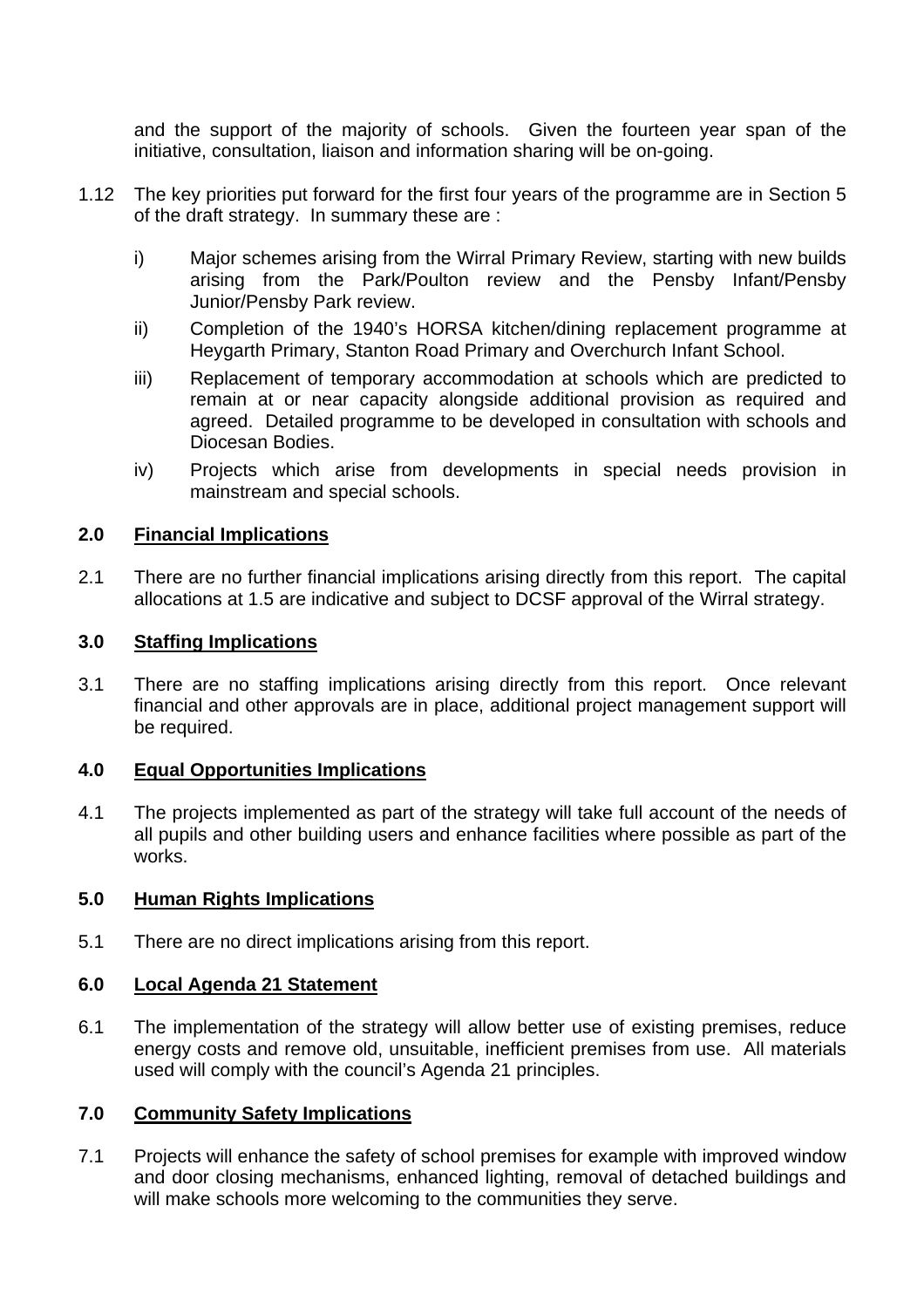## **8.0 Planning Implications**

8.1 All necessary planning approvals will be obtained by the Director of Technical Services. Any proposed development will be assessed against national, regional and local planning policies including the Regional Spatial Strategy, Wirral Unitary Development Plan (UDP) and the Interim Policy for New Housing Development.

### **9.0 Anti-Poverty Implications**

9.1 There are none arising directly from this report.

## **10.0 Social Inclusion Implications**

10.1 There are none arising directly from this report.

## **11.0 Local Member Support Implications**

11.1 The DCFS Primary Strategy for Change is applicable to all Community, Foundation and Aided schools.

## **12.0 Background Papers**

- DCFS guidance on the Primary Strategy for Change
- LEA Asset Management Plan, LEA Statement of Priorities.
- Working files held by the LEA including Condition surveys of premises and school Suitability assessments, Targeted Capital bids and land disposals.
- Working papers and reports relating to the 2004–2008 Wirral Primary review.

# **RECOMMENDATIONS**

That

(1) the principles of the Primary Strategy be approved and council support of the strategy be confirmed;

(2) the Wirral Strategy for Change document be approved for submission to the DCSF;

(3) the Director of Children's Services be authorised to continue to refine the Wirral document if necessary in the light of further feedback ahead of the DCSF submission date of 16.6.08;

(4) that the Primary Strategy be the subject of further progress reports.

**Howard Cooper Director of Children's Services**